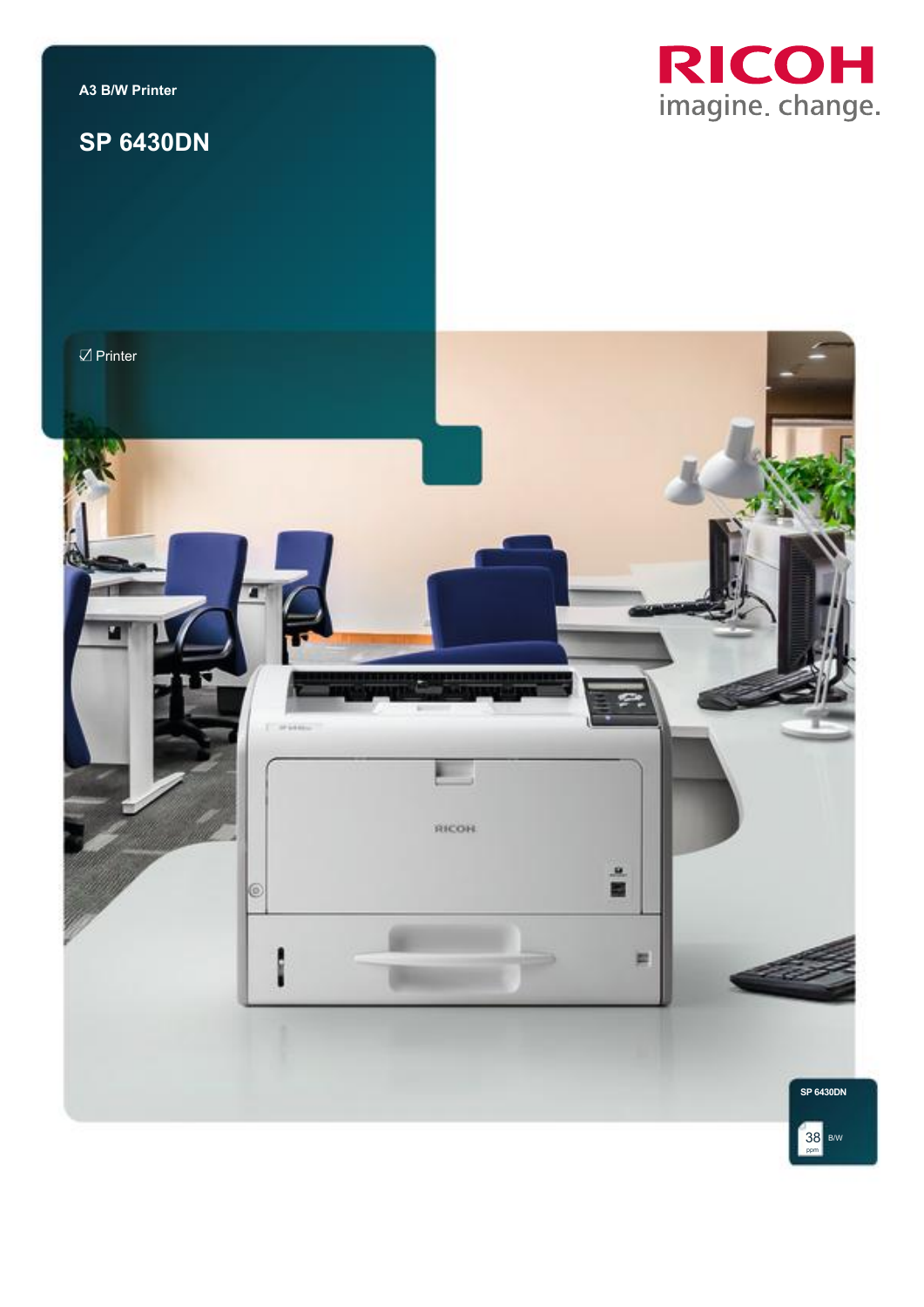# **The truly compact A3 black & white desktop printer**

The SP 6430DN is an A3 black & white printer with an incredibly small footprint – not much larger than a conventional A4 printer! It sits on a normal desktop without taking up too much space. Its attractive purchase price, reduced print costs and lowest Typical Electricity Consumption in its class contribute to a low Total Cost of Ownership. It gives you top performance, speeding along at 38 pages per minute, with standard double-sided printing and thick paper support.

- Space-saving: Smallest footprint in class
- Cost-effective: Low Total Cost of Ownership
- Efficient: first page in 6.5 seconds, printing at 38 pages per minute
- Productive: max. paper capacity of 2,100 sheets (up to 5 paper trays, max. paper weight: 220  $g/m<sup>2</sup>$ )
- Versatile: Thick paper support from all paper trays

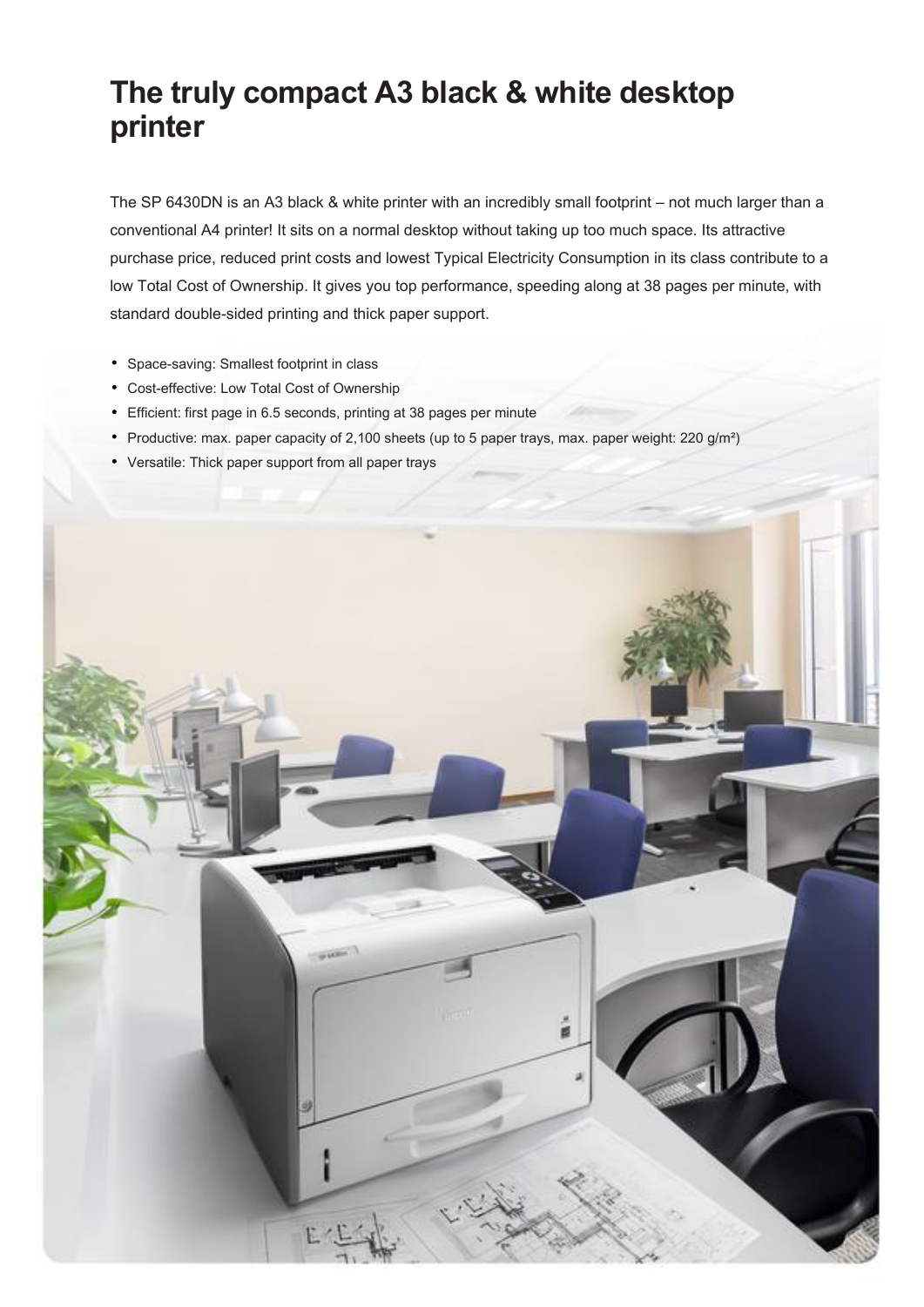# **Compact Printer. Big Impact.**

## **Save space & money**

The SP 6430DN is an A3 printer with a footprint that is only marginally larger than a conventional A4 printer. Fitting easily on your desktop, it saves valuable space, and has a modern appearance at the same time. With an attractive purchase price and low running costs, the SP 6430DN also keeps your budget intact. Standard double-sided printing saves paper, filing space and postage costs.



## **So easy to use**

The device has a large operating panel with a 4 line display that is clear and simple to understand. Just what you need for easy operation. A simple lever opens the front cover for easy access and maintenance. No need to worry about unexpectedly running out of paper: the remaining paper indication warns you when to stock up the 500 sheet paper tray. Mobile printing via a smart device such as a smartphone or tablet is also easy via Ricoh's Smart Device Print&Scan mobile app.



## **Save time**

You won't have to wait long for your print-outs with the SP 6430DN. The first one is ready in just 6.5 seconds – the fastest in its class. Warm-up time is only 16.6 seconds, and its speed is a rapid 38 pages per minute. The device comes standard with a 500-sheet paper tray and 100-sheet bypass tray. The total paper capacity is a massive 2,100 sheets from 5 different paper sources which can all handle weights up to 220 g/m². Paper output capacity is maximum 500 sheets so long uninterrupted print runs are guaranteed.

## **Environmentally friendly**

The Ricoh philosophy is to provide optimal performance with the lowest environmental impact. The SP 6430DN has the lowest energy consumption and Typical Electricity Consumption value (1.81 kWh) in its class. During sleep mode it consumes less than 1 W of power. Its ECO Night Sensor and weekly timer further reduce energy consumption. Low energy use also translates into significant cost savings.